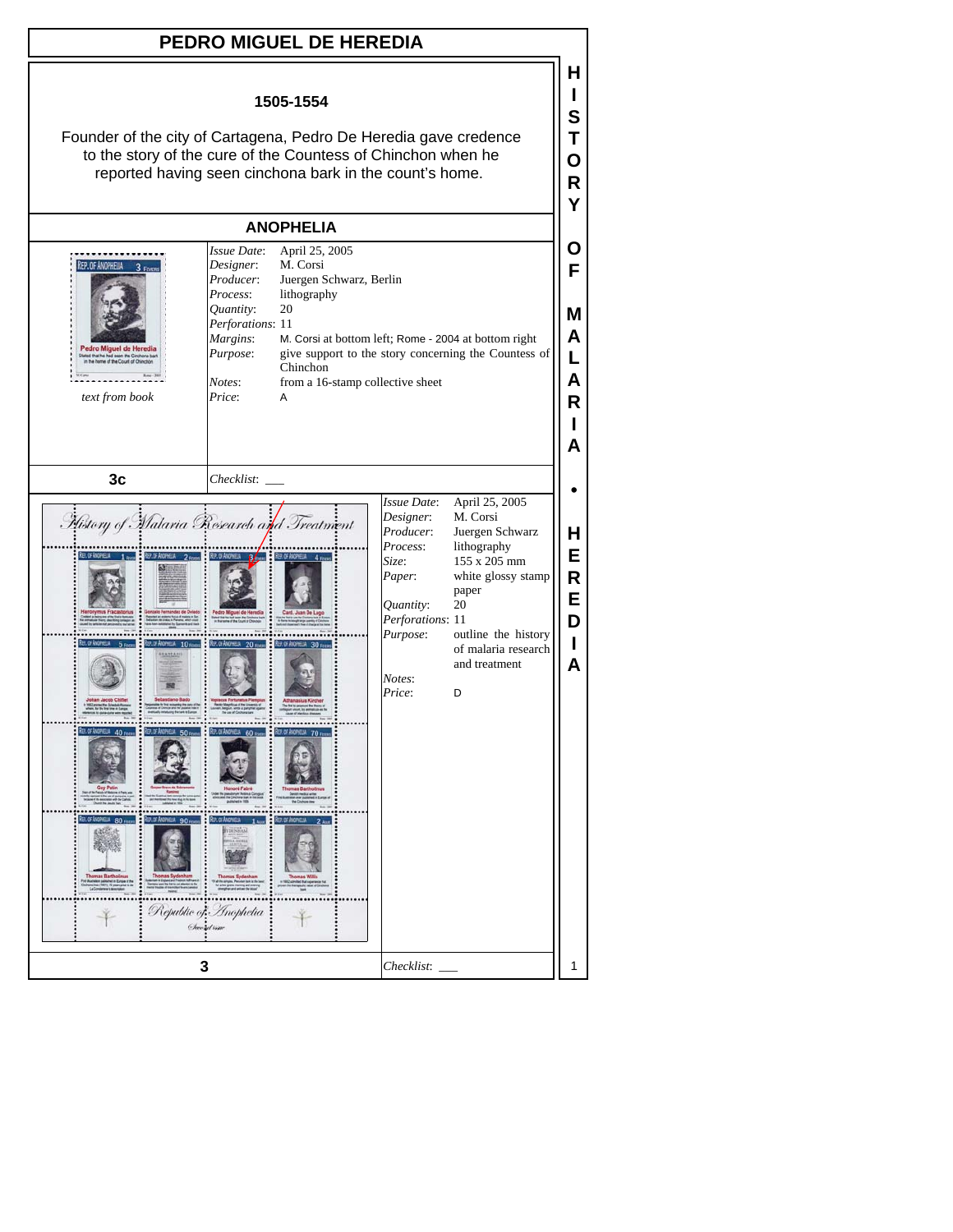| PEDRO MIGUEL DE HEREDIA                              |                                                                                                                                                                                                                                           |                                                                                                                                   |
|------------------------------------------------------|-------------------------------------------------------------------------------------------------------------------------------------------------------------------------------------------------------------------------------------------|-----------------------------------------------------------------------------------------------------------------------------------|
| Н<br>I<br>S<br>T<br>$\mathbf O$<br>$\mathsf{R}$<br>Y | Description: as 3c: imperforate<br>REP. OF ANOPHELIA<br>3 FIVERS<br>Quantity:<br>20<br>Notes:<br>Price:<br>$\overline{A}$<br>Pedro Miguel de Heredia<br>Stated that he had seen the Cinchona bark<br>In the home of the Count of Chinchon |                                                                                                                                   |
|                                                      | 3ci<br>Checklist:                                                                                                                                                                                                                         |                                                                                                                                   |
| O<br>F<br>M<br>A<br>L<br>A<br>$\mathsf{R}$<br>I<br>A | History of Malaria Research and Treatment<br>00000                                                                                                                                                                                        | Quantity: 5<br>Notes:<br>as #3: imperforate<br>Price:<br>D                                                                        |
| Н                                                    | Republic of Inophelia<br>Sheradian                                                                                                                                                                                                        |                                                                                                                                   |
| E<br>$\mathsf{R}$                                    | 3q                                                                                                                                                                                                                                        | Checklist:                                                                                                                        |
| E<br>D<br>I<br>A                                     | Republic of Anophelia<br>HISTORY OF MALARIA RESEARCH<br>AND TREATMENT<br>History of Malaria Research and Treatment<br>Republic of Anopholia<br>Chaindean                                                                                  | Cancel: Post Office 01<br>Cachet: post office<br>228 x 331 mm<br>Size:<br>Notes:<br>Price:<br>C<br>OF ANO<br>5 Apr 2005<br>'a a C |
| 2                                                    | 1                                                                                                                                                                                                                                         | Checklist:                                                                                                                        |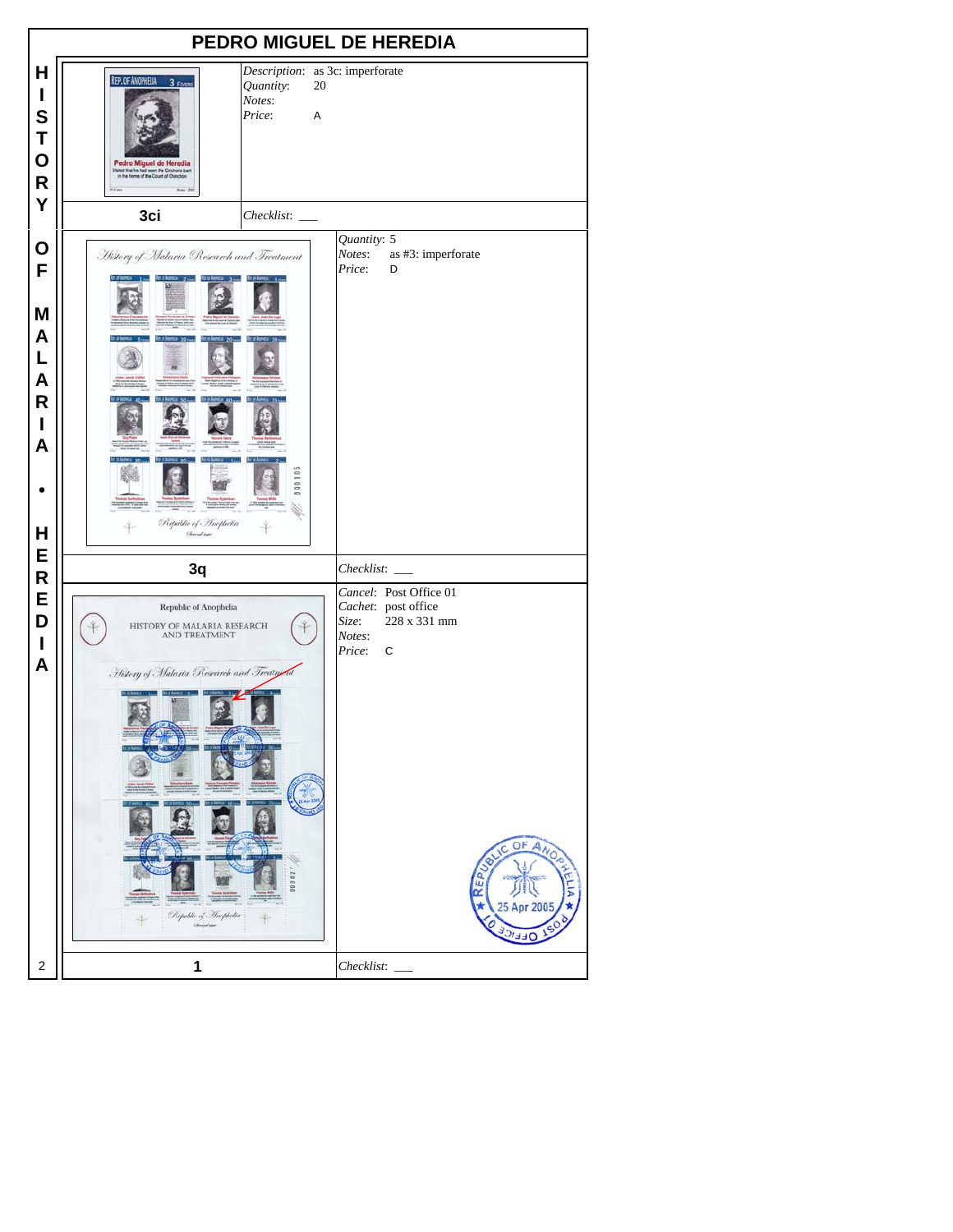